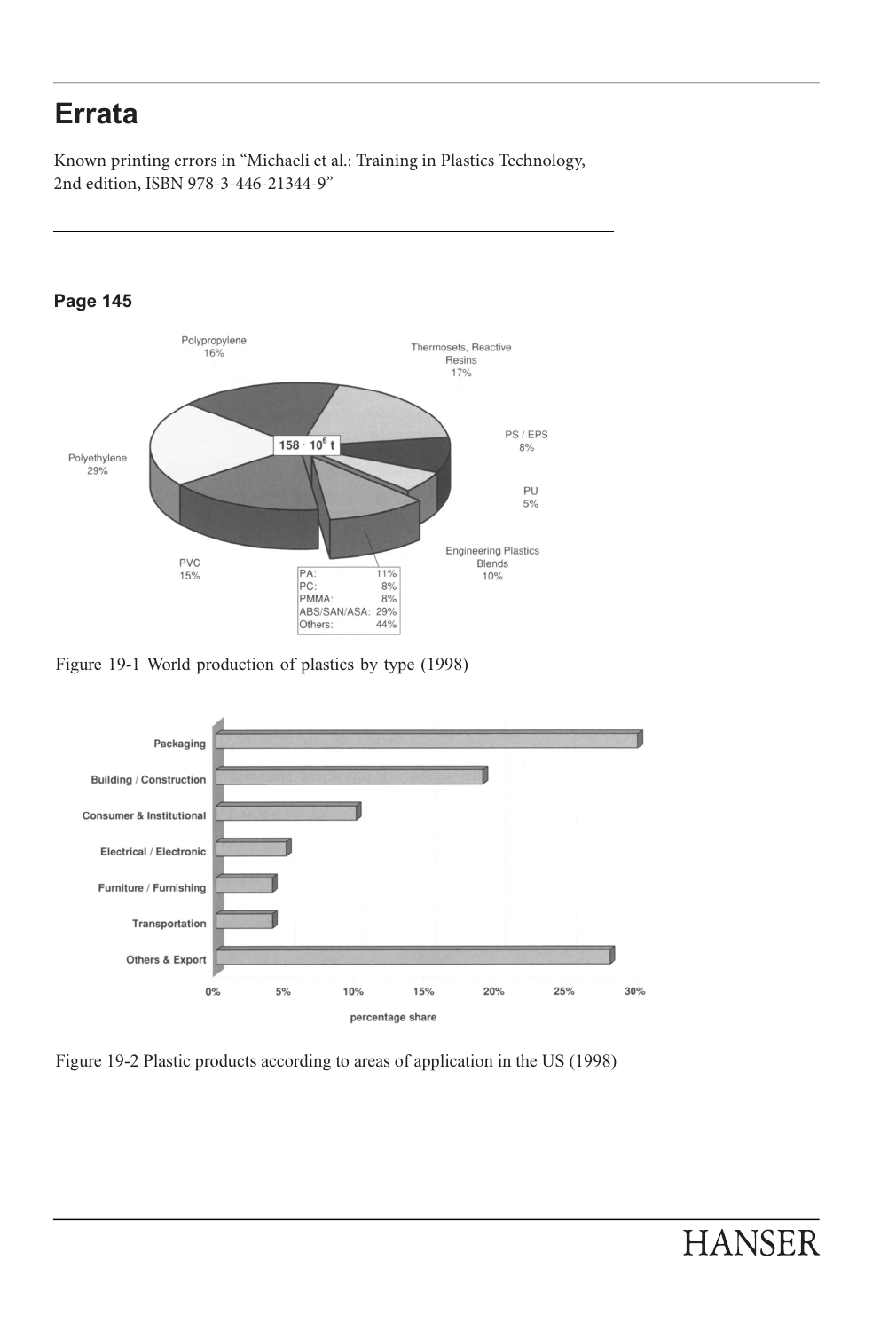2nd edition, ISBN 978-3-446-21344-9" Known printing errors in "Michaeli et al.: Training in Plastics Technology,

### **Page 151**





 -

 
 -

÷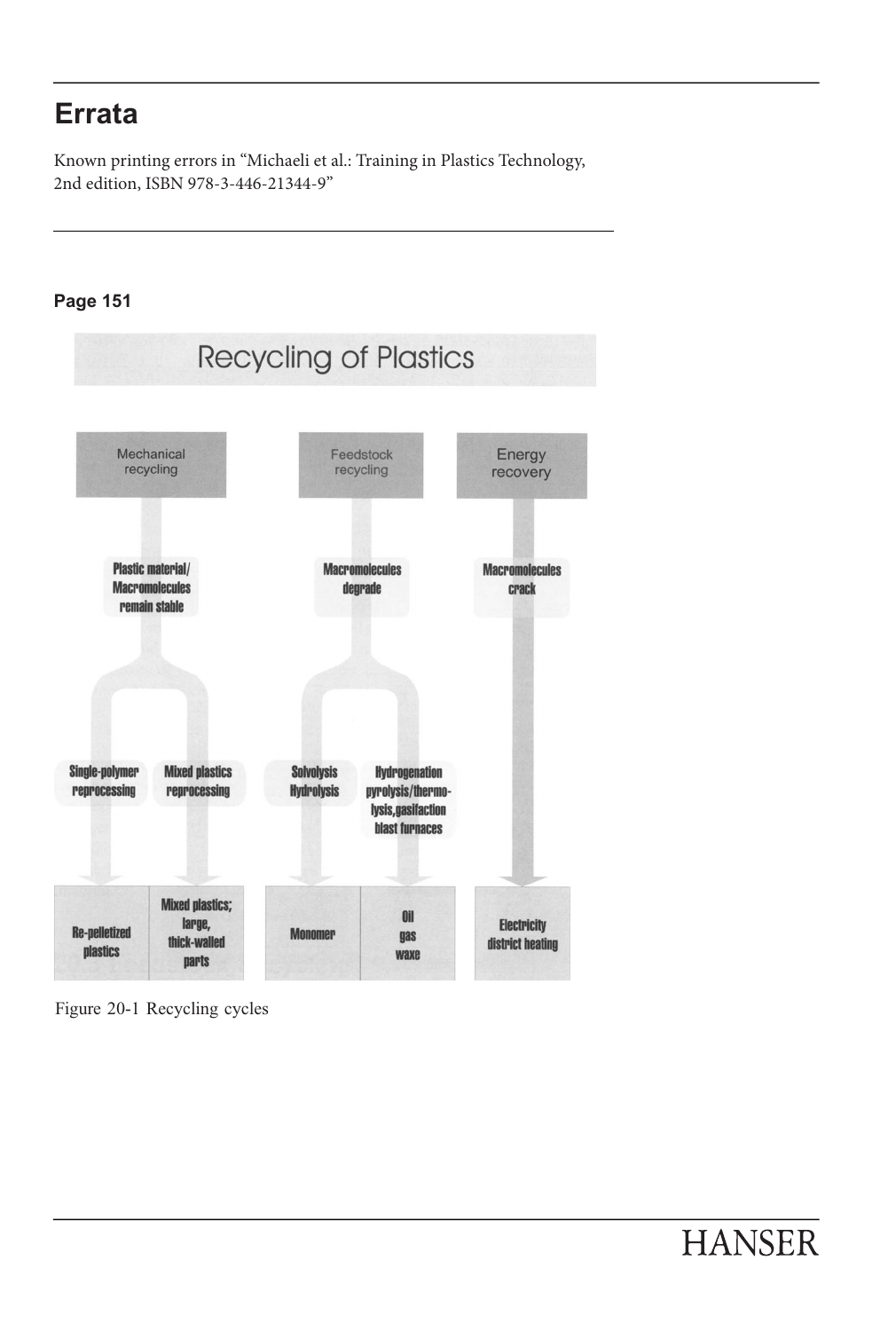2nd edition, ISBN 978-3-446-21344-9" Known printing errors in "Michaeli et al.: Training in Plastics Technology,



Figure 20-2 Material recycling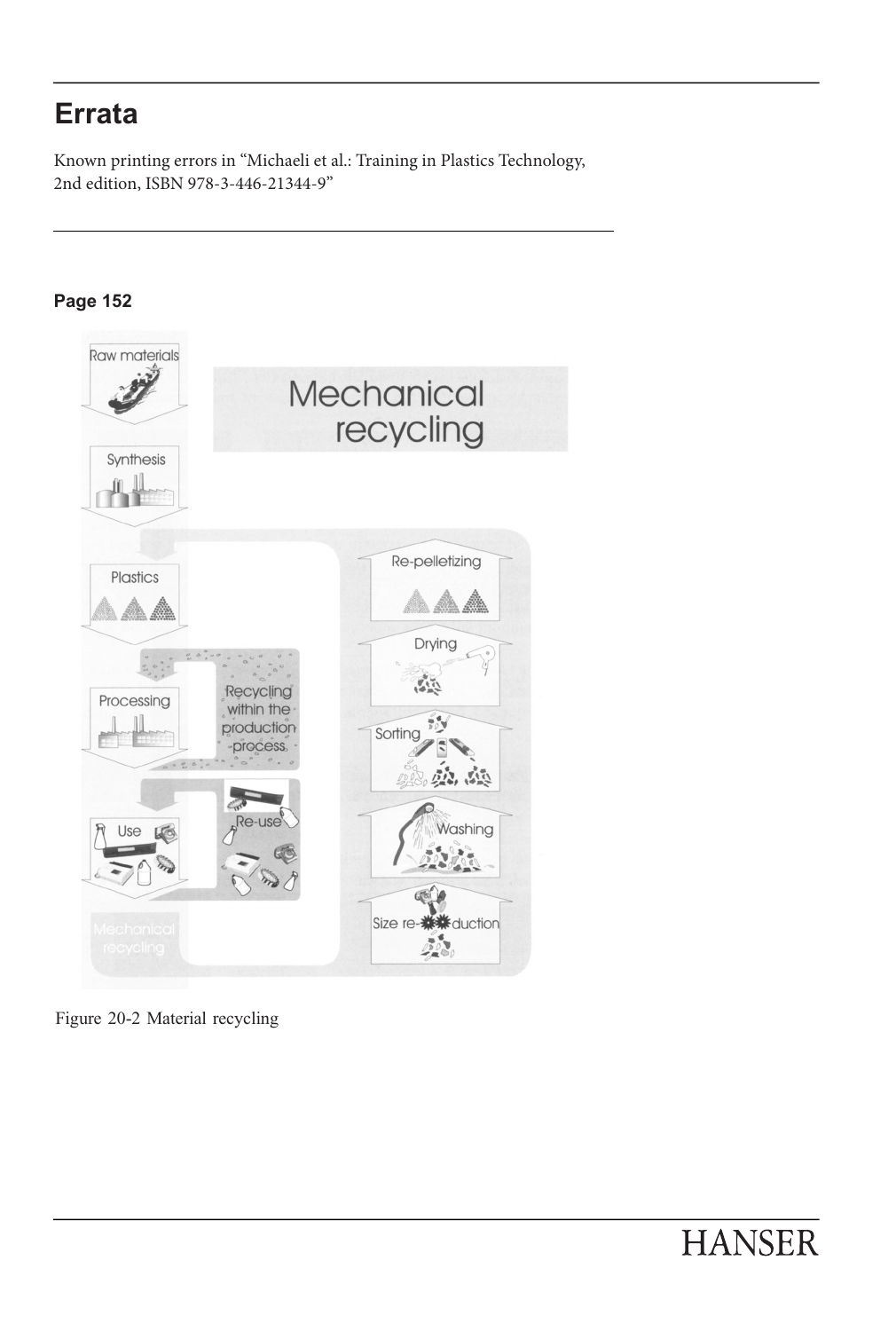2nd edition, ISBN 978-3-446-21344-9" Known printing errors in "Michaeli et al.: Training in Plastics Technology,

### **Page 154**



Figure 20-4 Raw material recycling using degradative extrusion